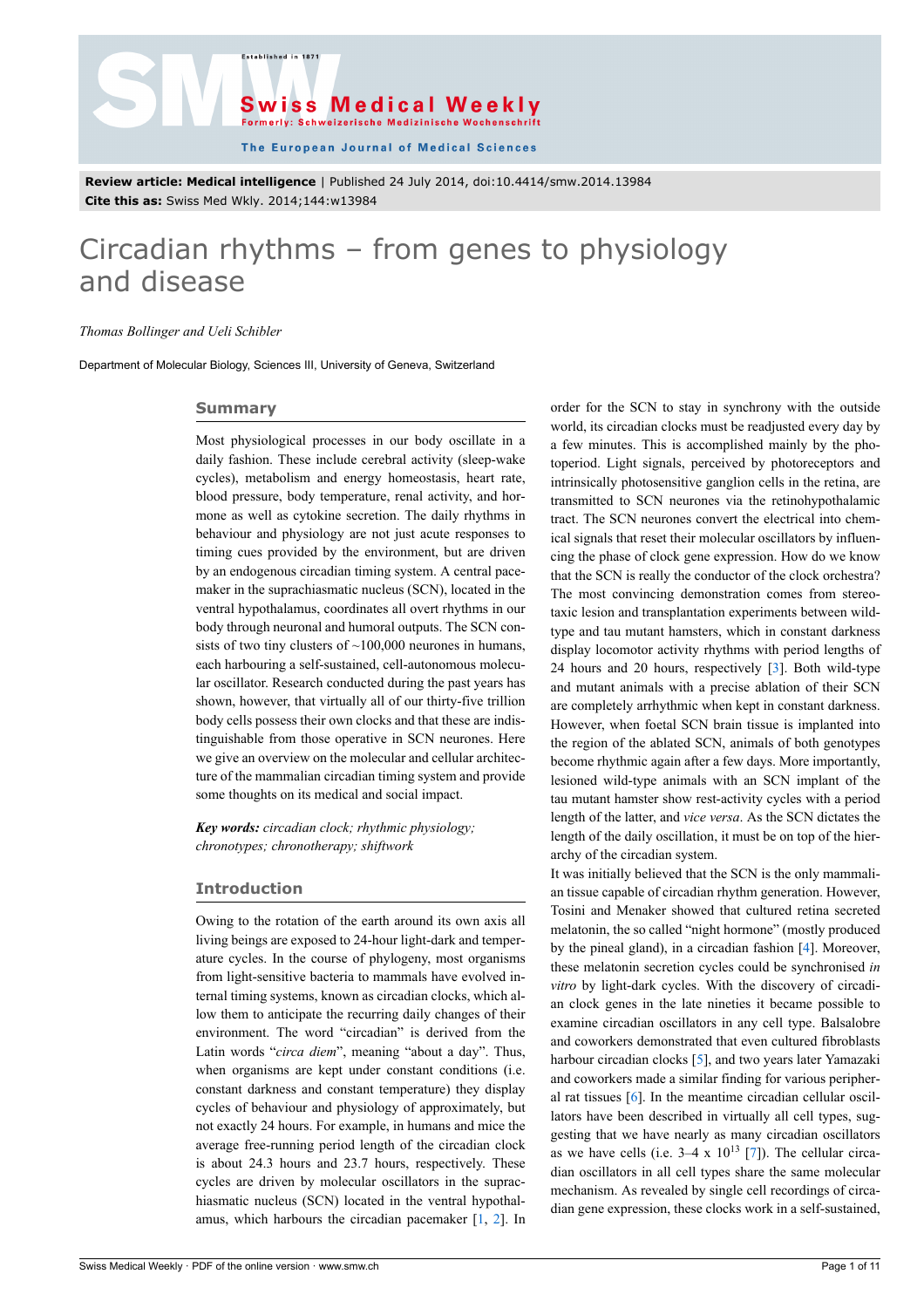cell-autonomous manner [\[8,](#page-6-7) [9\]](#page-6-8). These observations beg the question of how all of these cellular clocks are coordinated in the body. As outlined below, the circadian system has a hierarchic architecture, in which the SCN is believed to synchronise peripheral clocks through a wide variety of mechanisms.

In mammals, including humans, virtually all aspects of physiology are rhythmic [\[10](#page-6-9), [11](#page-6-10)]. Thus, cerebral activity, the cardiovascular system (heart rate and blood pressure) [\[12](#page-6-11)], renal activity (plasma flow, urine production, blood pressure, electrolyte and water homeostasis) [[13\]](#page-6-12), the endocrine system (production and secretion of hormones) [\[14](#page-6-13)], metabolism  $[15]$  $[15]$ , the immune system  $[16]$  $[16]$ , and body temperature [\[17](#page-6-16)] display well-coordinated daily fluctuations. Importantly, these rhythms persist under constant conditions under which the organisms do not receive time cues from the environment, and they are therefore most likely driven by the endogenous circadian timing system. In this article we will give an overview on the molecular and cellular makeup of this timekeeping system and outline prominent examples illustrating the social and medical relevance of our internal clocks.

## **Molecular make-up of mammalian circadian oscillators**

During the past years impressive progress has been made in the identification of mammalian clock genes and mechanisms required to keep the clock ticking at the normal pace. The currently held molecular oscillator model is outlined in figure 1 (for review see [[1](#page-6-0), [18\]](#page-6-17)). It is based on two interconnected feedback loops in clock gene expression. Two rhythmically active transcription factors, CLOCK and BMAL1, lie at the centre of the feedback loops. CLOCK and BMAL1 form heterodimers and activate the genes encoding the Period proteins PER1 and PER2 and the

Cryprochrome proteins CRY1 and CRY2. (fig. 1) The PER and CRY proteins form large corepressor complexes with many additional polypeptides, and once these multi-subunit complexes have reached a critical concentration/activity they bind to the CLOCK-BMAL1 heterodimer and thereby attenuate its capacity to stimulate transcription (messenger RNA [mRNA] synthesis). Therefore, CRY and PER mRNAs and proteins are no longer synthesised, and owing to their relatively short half-lives, decrease in cellular concentration until the PER-CRY complexes can no longer interfere with the activity of CLOCK-BMAL1 heterodimers. As a consequence, a new PER/CRY accumulation cycle can ensue. In a second feedback loop CLOCK and BMAL1 regulate their own circadian transcription, by activating the transcription of the genes specifying the two nuclear receptors  $REV-ERBα$  and  $REV-ERBβ$ . These two repressors oscillate with a large amplitude and periodically occupy RORE DNA elements within the *Bmal1* and *Clock* promoters, on which they compete with RORα, RORβ (which is brain-specific) and RORγ, two nuclear receptors serving as activators of *Bmal1* and *Clock* transcription. REV-ERBα and REV-ERBβ recruit the corepressor NCoR1 and the histone deacetylase HDAC3, which silence the transcription of nearby genes [[19\]](#page-6-18). In addition to these transcriptional mechanisms a plethora of well-coordinated posttranslational modifications on core clock proteins, such as protein phosphorylations and acetylations are required to keep the clocks ticking at a normal speed (for review, see [\[15](#page-6-14), [18](#page-6-17), [20\]](#page-6-19)). We wish to emphasise, however, that the complexity of the molecular interactions between core clock components will make it difficult to understand at a satisfactory mechanistic level how this circuitry can generate oscillations with a period length of approximately 24 hours.



#### **Figure 1**

Simplified molecular model of the mammalian circadian oscillator.

The two transcription factors CLOCK (C) (or its closely related paralog NPAS2) and BMAL1 (B) lie at the centre of the two coupled feedback loops in clock gene expression. CLOCK and BMAL1 recruit the coactivator proteins CBP/p300 and a few other polypeptides (shown in grey) and thereby activate the transcription of their target genes in the first feedback loop (*Per1*, *Per2*, *Cry1*, *Cry2*) and in the second (accessory) feedback loop (*Rev-erbα*, *Rev-erbβ*). Together with a large number of additional polypeptides (shown in grey) PER1, PER2, CRY1, and CRY2 assemble into large protein complexes. Once these repressor complexes have reached a threshold concentration and/or activity, they annul the transactivation activity of CLOCK and BMAL1. Under these conditions, the messenger PER and CRY mRNAs and proteins are no longer made, and the repressor complexes diminish until they no longer inhibit the activity of CLOCK and BMAL1. As a consequence, a new 24-hour PER and CRY production cycle can ensue. In a second feedback loop CLOCK and BMAL1 activate and PER/CRY complexes repress the transcription of the genes encoding the two repressors REV-ERBα and REV-ERVβ (REV).

The circadian expression of REVs results in the rhythmic repression of the *Clock* and *Bmal1* genes. When REV concentrations are low, ROR transcription factors bind to RORE elements within promoter and enhancer regions of these two genes and activate transcription by recruiting protein complexes containing the coactivator PGC1. When REV concentrations are high, REV competes with RORs for the binding to RORE elements and recruits protein complexes containing the corepressor NCoR and the histone deacetylase HDAC3. *Per1* and *Per2* genes not only serve as core clock components, but also as immediate early genes. Their expression can be stimulated by immediate early transcription factors whose activity is controlled by systemic cues, such as hormones, second messengers, temperature, and neurotransmitters. These immediate early transcription factors include cyclic AMP responsive element (CRE) binding protein (CREB), heat shock transcription factor 1 (HSF) binding to heat shock elements (HSE), serum response factor (SRF) binding to serum response elements (SRE), and glucocorticoid receptor (GR) binding to glucocorticoid responsive elements (GRE). The modulation of *Per1* and *Per2* expression by these signal-sensing transcription factors plays an important role in the synchronisation of circadian clocks. Arrows and bars at the end of connecting lines indicate activation and repression, respectively, of transcription.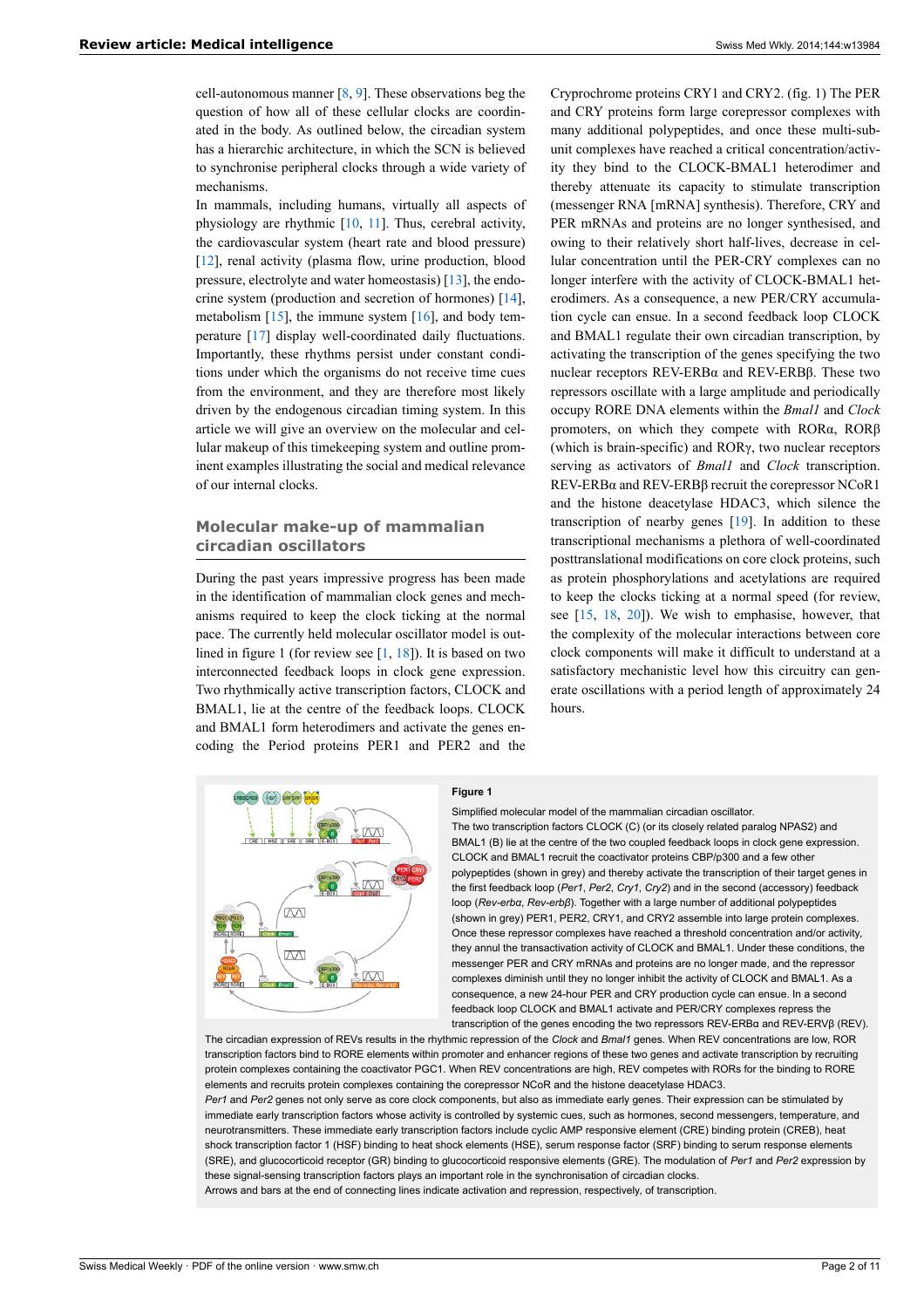# **Cellular architecture of the circadian timing system**

As mentioned above, virtually all body cells have their own circadian oscillator functioning according to the molecular principles described above. Given the dominating role of the SCN in coordinating rhythmic behaviour and physiology, it probably must assume two functions: the coordination of rest-activity cycles and the synchronisation of clocks in peripheral cells. The SCN is composed of two tiny aggregates of neurones located just above the optical chiasma, as implied by the term "suprachiasmatic". In rats and humans, each of the two nuclei contains about 10,000 and 100,000 neurones, respectively. These neurones are communicating with each other by synaptic and paracrine mechanisms or gap junctions, so as to maintain phase coherence between their clocks.  $Ca^{2+}$  and cyclic adenosine monophosphate (cAMP) signalling [\[21](#page-6-20)] as well as signalling by vasointestinal peptide (VIP) through the VPAC2 receptor [[22\]](#page-6-21) are well-established paracrine mechanisms through which SCN cells couple their oscillators and keep them in synchrony. At least in mice these coupling mechanisms probably keep phase coherence in the SCN during the entire life time, as in long-term recordings the circadian



## **Figure 2**

Molecular architecture of the mammalian circadian timing system. Virtually all of our  $3.5x10^{13}$  cells contain a circadian oscillator with the molecular makeup depicted in figure 1. The suprachiasmatic nucleus (SCN) harbours the central clock, which is responsible for all overt rhythms in behaviour and physiology. It is composed of two tiny agglomerates of neurones, whose oscillators are coupled through synaptic and paracrine signalling mechanisms (represented as red lines connecting the clock neurones). The phase of the SCN is adjusted to geophysical time every day by light signals perceived in the retina. The clocks in peripheral cell types are synchronised by the SCN through a variety of systemic signals, including metabolites (e.g. nicotinamide adenine dinucleotides), hormones (e.g. cortisol), cytokines (e.g. transforming growth factorβ), body temperature, and neuronal signals from the peripheral nervous system. In the liver, the phases of oscillators remain coupled even in the absence of systemic signals from the SCN.

amplitude of locomotor activity is maintained for many months without any loss of amplitude in animals kept in constant darkness [[23\]](#page-6-22).

As the SCN can generate cycles of only approximately 24 hours, it must be synchronised daily by the photoperiod in order to stay in resonance with geophysical time. During the day the endogenous clock must be resilient to photic cues, since otherwise its phase would constantly change during the light phase. Indeed, experiments with laboratory rodents show that the SCN clock can only shift its phase during the dark phase. Light signals capable of phase-entrainment are not only perceived by classical rod and cone photoreceptor cells expressing rhodopsin and conopsin, respectively, but also by intrinsically photosensitive ganglion cells in the inner retina layer [\[24](#page-6-23)]. These ganglion cells, which express the light receptor melanopsin, constitute about one percent of all retinal ganglion cells. Nevertheless, they are sufficient to synchronise the circadian pacemaker of visually blind mice completely devoid of rods and cones. Melanopsin knockout mice can still adjust their clock to light-dark cycles. However, the genetic ablation of the melanopsin expressing inner ganglion cells completely abolishes the capacity of mice to set their clock. Yet these mice possess a normal visual acuity, which indicates that the classical photoreceptors and their projections into the brain centres processing optical information function normally in these animals. Neuronal tracing studies using the neurotropic pseudorabies virus demonstrated, however, that all rods and cones projecting to the SCN via the retinohypothalamic tract use intrinsically photosensitive inner ganglion cells as relay stations [\[25](#page-6-24)]. Hence, in the absence of these cells no photic cues perceived by melanopsin or classical photo pigments can reach the SCN. Photic signals transmitted from the retina to SCN neurones lead to an influx of  $Ca^{2+}$  in postsynaptic neurones, which activates a series of protein kinases and stimulates the activity of cAMP response element binding protein (CREB). CREB is a transcription factor that boosts the transcription of the *Per1* and *Per2* genes. The sudden increase of PER1 and PER2 attenuates their own expression and that of the other two core clock repressors CRY1 and CRY2. As a consequence the phase of the transcriptional rhythm of period and cryptochrome genes is reset. Thus, *Per1* and *Per2* are not only integral parts of the clockwork circuitry but also immediate early genes sensing input signals (fig. 1). Immediate early genes are genes which are rapidly transcribed after an adequate stimulus.

The daily phase adaptation capacity of the SCN clock has its limits. In humans kept under a constant routine (i.e. whose clock is free-running), the phase-shifting capacity can be measured by establishing phase response curves after exposure to bright light at different times during the day. Such experiments have shown that the human circadian clock can advance its phase by maximally two hours per day and delay its phase by maximally three hours per day under optimal conditions [\[26](#page-6-25), [27\]](#page-6-26). Hence, after transatlantic flights encompassing many time zones the human clocks requires several days to adapt its phase to the new time zone. During this adaptation time we suffer from jet lag, since our internal timing system is in conflict with geophysical time. This manifests itself by perturbed sleep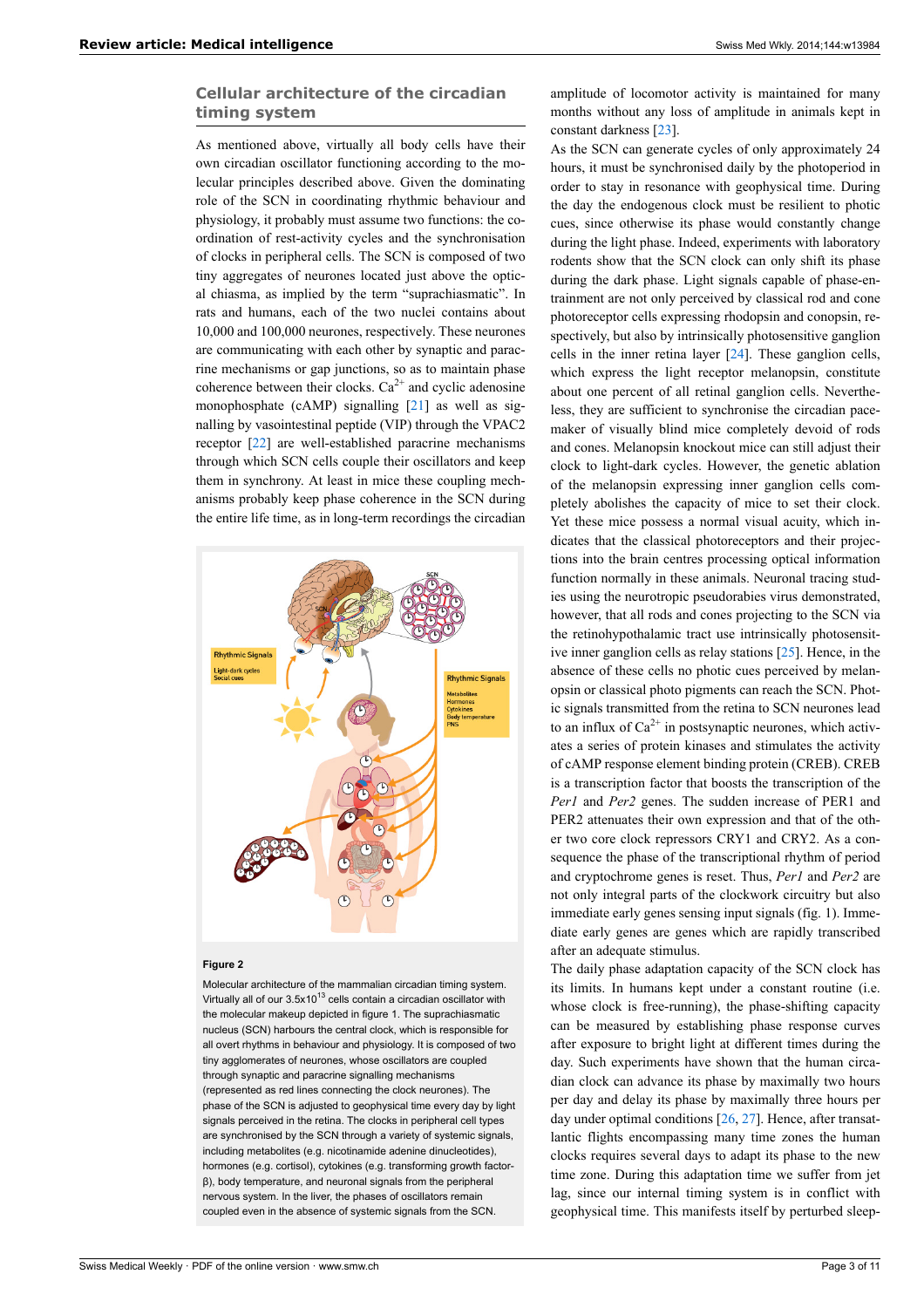wake cycles, indigestion problems, frequent urination during the night and fatigue.

The implantation of an SCN from wild-type mice into genetically arrhythmic *Cry1*/*Cry2* double knockout mice restores rhythmic locomotor activity. Therefore, peripheral oscillators play only a subordinate role, if any, in establishing rest-activity cycles [\[28](#page-7-0)]. Moreover, experiments with encapsulated SCN grafts in hamster suggest that at least some of the output signals involved in this process are likely to be of humoral or paracrine nature [[29\]](#page-7-1). Studies in mice have indicated that SCN derived signalling peptides, such as transforming growth factor alpha (TGFα), prokineticin 2 (PK2) and cardiotrophin-like cytokine (CLC), participate in the temporal regulation of locomotor activity and body temperature rhythms [\[30](#page-7-2)].

Many circadian overt output cycles of the circadian timing system involve circadian clocks in peripheral cell types. These peripheral timekeepers are thought to be synchronised by the central pacemaker in the SCN. Experiments with mice and rats revealed that feeding cycles are dominant Zeitgebers (timing cues) for the oscillators operative in most peripheral organs, including liver, pancreas, kidney, heart, lung and skeletal muscles [\[31](#page-7-3), [32\]](#page-7-4). Thus when feeding cycles are switched from night-time feeding – which is normal in these nocturnal rodents – to daytime feeding, the phase of circadian gene expression in peripheral organs becomes gradually inverted after a week or two. Since feeding time has little impact on the phase of the SCN, peripheral oscillators become uncoupled from the SCN under these conditions. Nonetheless, one would expect that circadian metabolic processes are not severely disturbed in dayfed animals, since the pancreas, liver, intestine and kidney still maintain the same phase, and since this phase is adjusted to that of the feeding rhythm.

Body temperature rhythms are perhaps unexpected Zeitgebers for peripheral clocks. The rhythmic expression of temperature-dependent genes emerged from a study on the genome-wide analysis of mRNAs whose cyclic expression in the mouse liver is driven by systemic cues rather than local hepatocyte clocks [[33\]](#page-7-5). At times when body temperature is high, the mRNAs encoding several heat shock proteins were strongly up-regulated. In contrast, the coldinduced RNA binding protein CIRP reaches zenith concentrations when body temperature is minimal. Moreover, heat shock transcription factor HSF1, the major regulator of heat shock protein genes, moves from the cytoplasm to the nucleus during the activity phase – when body temperature is elevated – and activates the transcription of its target genes. Importantly, simulated mouse body temperature rhythms oscillating smoothly between 35 °C and 38 °C are sufficient to synchronise circadian oscillators of cultured cells, and HSF1 is required for this process [[34–](#page-7-6)[37](#page-7-7)]. Even more surprisingly, simulated human body temperature cycles fluctuating between 36 °C and 37 °C are able to synchronise the clocks of at least a fraction of cultured cells [\[37](#page-7-7)].

Glucocorticoid hormones also participate in the synchronisation of peripheral timekeepers [\[5,](#page-6-4) [38](#page-7-8), [39](#page-7-9)]. These hormones (cortisol in humans, corticosterone in rodents) activate the glucocorticoid receptor, which binds to glucocorticoid-responsive elements within promoter and

enhancer sequences of the *Per1* and *Per2* genes. A short treatment of cultured cells with the glucocorticoid receptor agonist dexamethasone transiently synchronises their circadian clocks, and mice with a hepatocyte-specific knockout of the glucocorticoid receptor gene tune their circadian liver clocks more rapidly to inverted feeding cycles than wildtype mice. This suggests that glucocorticoid hormones are used by the SCN as synchronisation signals that antagonise nutrient-dependent signals when the phase of feeding rhythms is in conflict with the phase of the SCN [[38\]](#page-7-8). Another blood-borne signal of proteinaceous nature has recently been shown to govern the diurnal activity of serum response factor (SRF), another immediate early transcription factor activating *Per2* gene expression. Immediate early transcription factors are regulatory proteins that are already present in an inactive form before stimulation and that become active immediately after stimulation. The SRF-mediated signalling pathway involves the diurnal regulation of actin dynamics [\[40](#page-7-10)]. The genetic disruption of this pathway in the liver results in an accelerated phase adaptation to inverted feeding cycles, similar to what has been observed for glucocorticoid signalling (Pascal Gos, Alan Gerber, Alfred Nordheim, and Ueli Schibler, unpublished results). Hence, signalling routes involving the glucocorticoid receptor and SRF are most likely used by the SCN for the synchronisation of peripheral clocks but not by feeding rhythms. The general architecture of the mammalian circadian timing system is schematically outlined in figure 2.

The so-called "bunker experiments" conducted by Jürgen Aschoff in the 1960s with human subjects who did not get any external timing cues for weeks revealed an unexpected finding. While all individuals displayed body temperature and urine production rhythms of nearly 24 hours even after extended time periods, a sizeable fraction of them moved progressively to extremely long sleep-wake cycles of more than 30 hours after a few days. Put otherwise, these subjects uncoupled their rest-activity cycles from their circadian clock. Aschoff first speculated on the presence of a multioscillatory system in humans (for review, see [[41\]](#page-7-11)), but later studies, in which the Swiss scientist Alex Borbély played a pivotal role, suggested another scenario [[42\]](#page-7-12). According to their "sleep homeostasis" model, a sleep homeostat cooperates with the circadian pacemaker to determine the length of rest-activity cycles. The sleep homeostat is an hourglass timer and measures sleep pressure (fig. 3A). The longer we are awake, the more the sleep pressure builds up, until it reaches a threshold value at which we cannot avoid falling asleep. During the sleep phase the pressure diminishes, until we wake up in the morning and are ready to initiate our daily activity. In some human subjects, the sleep homeostat interacts only loosely with the circadian pacemaker and hence can be disconnected from it in the absence of external timing cues.

## **Circadian rhythms change during the human life span**

Human birth rates follow a robust circadian oscillation. Thus, between 2 a.m. and 6 a.m. about 1.8-fold more babies are born than between 2 p.m. and 6 p.m. [\[43](#page-7-13)]. However,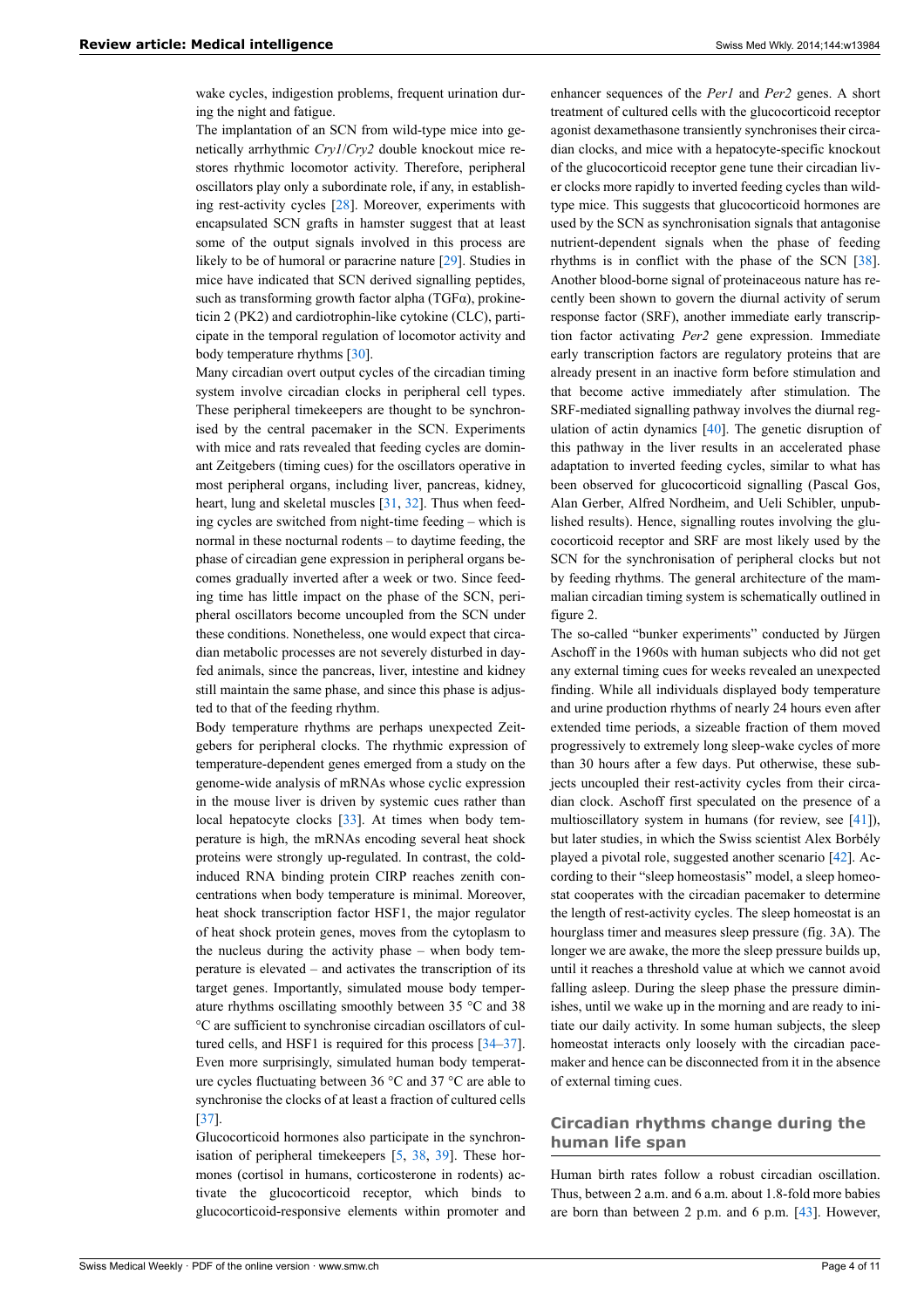

as all parents can attest, new born babies are nearly arrhythmic or have an ultradian rhythm (i.e. more or less regular episodes of activity lasting a few hours each). The

### **Figure 3**

Sleep-wake cycles and human chronotypes.

A. Sleep-wake signals are driven by the circadian clock (C) and a sleep homeostat (S). The sleep homeostat resembles an hourglass timer. Sleep pressure steadily builds up after waking until it is so strong that the individual falls asleep. While sleeping (grey zone / black bar on X-axis), sleep pressure diminishes back to the base level. The sleep homeostat is coupled to the circadian clock under normal conditions, but in some individuals the two time keepers can become disconnected from each other after having been exposed to an extended period without external time cues (see text). MST = midsleep time. This scheme was adapted from: Daan S, Beersma DG, Borbely AA. Timing of human sleep: recovery process gated by a circadian pacemaker. Am J Physiol. 1984;246(2 Pt 2):R161–83 [\[42\]](#page-7-12) and Borbely AA, Achermann P. Sleep homeostasis and models of sleep regulation. J Biol Rhythms. 1999;14(6):557–68 [[72\]](#page-7-14), with permission from the Americal Physiological Society. B. Humans can be classified into chronotypes. Those active early during the day and late during the night are known as larks and owls, respectively, in chronobiology parlance. The chronotypes are measured by midsleep time (MST, see panel A) on free days. The values on the X-axis have been corrected for gender and age (see panel C). This scheme has been adapted from [\[49\]](#page-7-15). C. Age- and sex-dependent changes in chronotypes. Midsleep time (MST) on free days (chronotype) increases and then decreases with age. In teens and young adults, the late chronotype can engender a social jetlag. In females MST is reached some years earlier as compared to males. This scheme has been adapted from: Roenneberg T, Kuehnle T, Juda M, Kantermann T, Allebrandt K, Gordijn M, et al. Epidemiology of the human circadian clock. Sleep Med Rev. 2007;11(6):429–38 [\[49\]](#page-7-15), with permission from Elsevier.

consolidation of circadian sleep-wake cycles and physiological parameters like body temperature and heart rate may take several months to over a year. Surprisingly, circadian sleep-wake cycles and heartbeat rhythms are clearly detectable in human foetuses during the last weeks of pregnancy. The foetal heart rate rhythms require a brain – perhaps the suprachiasmatic nucleus – as demonstrated by the recording of discordant anencephaly twins. In fact, only the intact foetus displayed a clear daily oscillation of heartbeat frequency [[44,](#page-7-16) [45](#page-7-17)].

During the human lifetime two parameters of overt circadian rhythmicity change: the amplitude and the phase. The amplitudes of sleep-wake cycles, hormone secretion, body temperature, and other physiological parameters decrease with progressing age, and in extreme cases, old human subjects can become arrhythmic. For example, in Alzheimer patients the volume and cell number of the SCN can decrease dramatically, until its output is no longer sufficient to drive daily oscillations in behaviour and physiology  $([46]$  $([46]$  and references therein). As suggested by measurements of melatonin rhythms in the saliva, the degeneration of circadian rhythmicity already starts to decrease gradually after puberty [[47,](#page-7-19) [48](#page-7-20)]. Also, age-related phase changes of our circadian rhythms can have severe social consequences. A common way of assessing the phase of human subjects is to determine mid-sleep time (i.e. the half-way point between sleep-onset and sleep-end) on free days, that is, when there is no pressure to get out of bed early in the morning. Based on this parameter, human subjects can be divided into different chronotypes ranging from very early active "larks" to very late active individuals "owls" (fig. 3B). These studies have revealed two unexpected, if not shocking aspects of circadian rhythmicity [[49\]](#page-7-15). First, extreme larks and owls hardly overlap with regard to their sleep-wake cycles. Second, the chronotype changes significantly during the lifetime of an individual. On average mid-sleep time on free days is about 3:30 a.m. local time for ten year olds, and reaches about 5 a.m. during early adulthood. It then gradually diminishes to earlier than 3 a.m. in 75 to 80 year olds (fig. 3C). With an average sleep duration of 8 hours, this means that the normal wake-up time is roughly 7:30 a.m. for elementary school children and 9 a.m. for apprentices and college students. As adolescents and young adults usually must get up much earlier than at 9 a.m. to fulfil their professional obligations, they chronically suffer from a "social jetlag" in that their endogenous phase is not in synchrony with the socially imposed phase. In addition to adversely affecting the quality of life and professional performance, social jetlag may also contribute to obesity [[50\]](#page-7-21).

At least in part, genetic variability may account for the dramatic differences in human chronotypes. The genetics of such complex behaviours is likely to be complex, in that the interaction of many different genes influences the time of sleep-wake cycles. However, in some extreme cases genes – known as advanced and delayed sleep phase syndromes – genes with a major impact on the onset of sleep could be identified. The human clock gene *PER2* is the best characterised gene responsible for such a sleep disorder. Studies on a large family in Utah with many individuals affected by a familial advanced sleep phase syn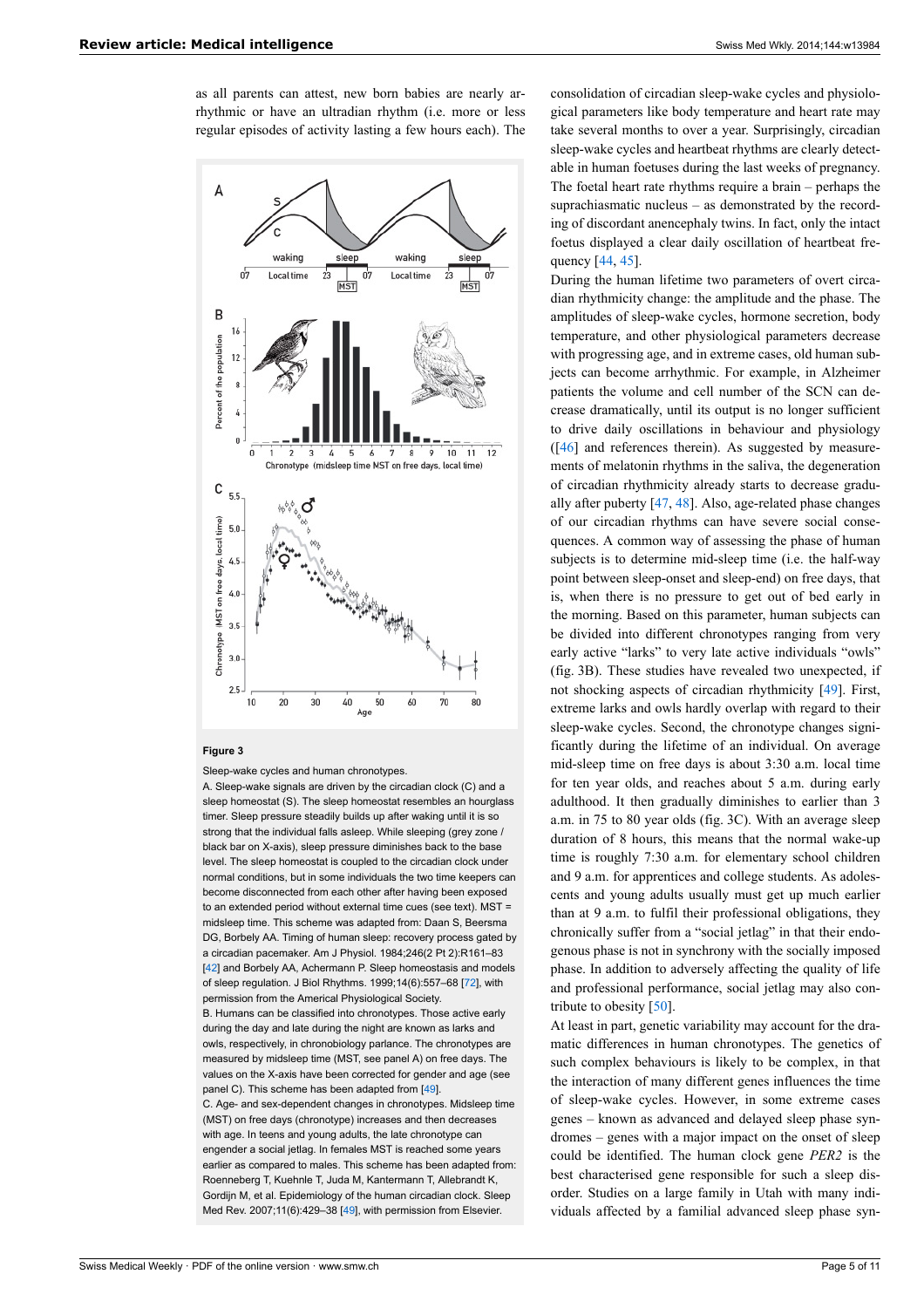drome (FASPS) culminated in the identification of a point mutation in *PER2*, which changes the serine at position 662 into a glycine (S662G) [[51\]](#page-7-0). Phosphorylation at S662 by a hitherto unknown protein kinase triggers the phosphorylation of two adjacent serines by casein kinases 1ε and 1δ. These phosphorylations render the PER2 protein more stable [[52\]](#page-7-22) and reduce the period length of the circadian clock. It has long been known that changes in the period length frequently have dramatic effects on the phase. Indeed, people carrying one S662G PER2 mutant allele and one wild-type allele fall asleep and wake up about four hours earlier than subjects with two wild-type alleles, demonstrating the dominant) character of this FASPS mutation.

# **Disorders and disease related to disruption of the circadian timing system**

Seasonal affective disorder (SAD) is a mood disorder frequently affecting people living in countries with low light exposures during winter time [\[53](#page-7-2), [54\]](#page-7-3). In contrast to social jetlag and advanced or delayed sleep phase syndromes, which impair the wellbeing and professional performance of the concerned, SAD causes profound depression with severe comorbidities. It is believed that SAD is caused by the inability to synchronise the clock at the low light intensity of morning light in the winter season. As the average period length of the human circadian clock is somewhat longer than 24 hours, this leads to progressive phase delays and an associated social discomfort. In many cases SAD can be effectively treated with light therapy.

Shift work during extended time periods (decades) has been reported to provoke serious morbidities, including cardiovascular diseases, metabolic syndrome and malignancies such as breast and colon cancer (for review, see [\[18](#page-6-17), [20](#page-6-19)]). Such claims are particularly conspicuous in grant applications for projects on circadian rhythm research. When reading epidemiological studies concerned with the health consequences of shift work one must be aware of the difficulties in discriminating between direct effects of circadian disruption and effects caused by life style changes associated with the abnormal working schedule (i.e. confounding effects). This can be exemplified by a recent study on lung cancer [[55\]](#page-7-23). The lung cancer incidence (1,455 cases in total) of 78,612 nonsmoking and smoking woman (nurses) performing rotating night-shift work or not was recorded for 20 years (1988–2008). No significant relative risk (RR) of lung cancer incidence was observed among nonsmoking control subjects and rotation-shift workers, even for those having done night-shift work for more than 15 years. In contrast a statistically significant increase in relative risk (RR = 1.61, 95% confidence interval [CI]  $1.21-2.13$ ; p <0.001) was observed among smokers (values corrected for cigarette consumption and age) who performed shift work for at least 15 years. Obviously, cigarette smoking is a major risk factor for lung cancer, so the absolute incidence was higher among smokers. If we assume that the elevated relative risk in smoking night shift nurses is not confounded by residual differences in smoking habits (i.e. inhaling deeper, smoking different brands of cigarettes, etc), this would indicate that shift work constitutes a "second hit" in oncogenesis, perhaps caused by disruption of circadian timing. For example, the arylhydrocarbon receptor, a transcription factor induced by polychlorinated biphenyls, benzopyrene and dioxin-like compounds in cigarette smoke has been associated with carcinogenicity humans and mice [[56\]](#page-7-24). At least in the lungs of mice, arylhydrocarbon receptor accumulation oscillates in a circadian manner [\[57](#page-7-25)]. If also true in humans, smoking may be more dangerous at certain day times than at others, and this additional risk may be exacerbated in night-shift workers.

Breast cancer incidence has been claimed to be significantly elevated in woman who performed rotating shift work for decades (e.g. [\[58](#page-7-26), [59](#page-7-27)]). From a meta-analysis of ten studies the authors calculated that the risk increase is 3% for every five year of rotating shift work and or 13% for every 500 night shifts [[59\]](#page-7-27). Nonetheless, the relationship between shift work and breast cancer is still somewhat controversial, as other meta-analysis studies question the robustness of the evidence [[60,](#page-7-7) [61](#page-7-8)]. However, assessing relatively small risks is difficult and it thus appears fair to conclude that the final word is not yet out. Even if there were a significant relationship between shift work and cancer incidence, it would still be unclear whether the effect is caused by the internal disruption of circadian timing or with life style changes and stress factors associated with shift work. This uncertainty even applies to animal studies conclusively showing that exposure to chronic jetlag increases tumour growth [\[62](#page-7-9), [63\]](#page-7-28) and reduces longevity [[64\]](#page-7-29). It also has to be stated that it is not clear to what extend the circadian synchrony of the peripheral metabolic organs (excluding synchrony with the SCN) is disrupted. So far, chronic jetlag experiments did not demonstrate a clear loss of phase coherence between different peripheral organs, although the amplitude of circadian liver gene expression is dampened in chronically jetlagged mice [\[65](#page-7-12)]. Nevertheless, it would be premature to ascertain that shift work really reflects a model for circadian disruption of peripheral organs.

## **Conclusions and perspectives**

The first mammalian core clock genes have been identified only in the late 1990s. Since then, impressive progress has been made in understanding how the endogenous clockwork circuitry operates and how it drives overt cycles in behaviour and physiology in laboratory rodents and humans. Nevertheless, we are still in the opening game, when expressing the state of circadian research in chess parlance. Thus, the inventory of genes participating in circadian time keeping is still incomplete and the mechanisms by which they establish interconnected feedback loops are superficially understood at best. Even less is known about the medical consequences of circadian disruption on health and longevity. Rotating night-shift work disrupts the normal course of a healthy life not only by perturbing sleep-wake cycles, but also by affecting eating and smoking habits [[66,](#page-7-13) [67\]](#page-7-30). These lifestyle changes may increase the incidence of metabolic syndrome, cancer and cardiovascular disease. To what extent circadian disruption – that is, the discordance between circadian gene expression/physiology and human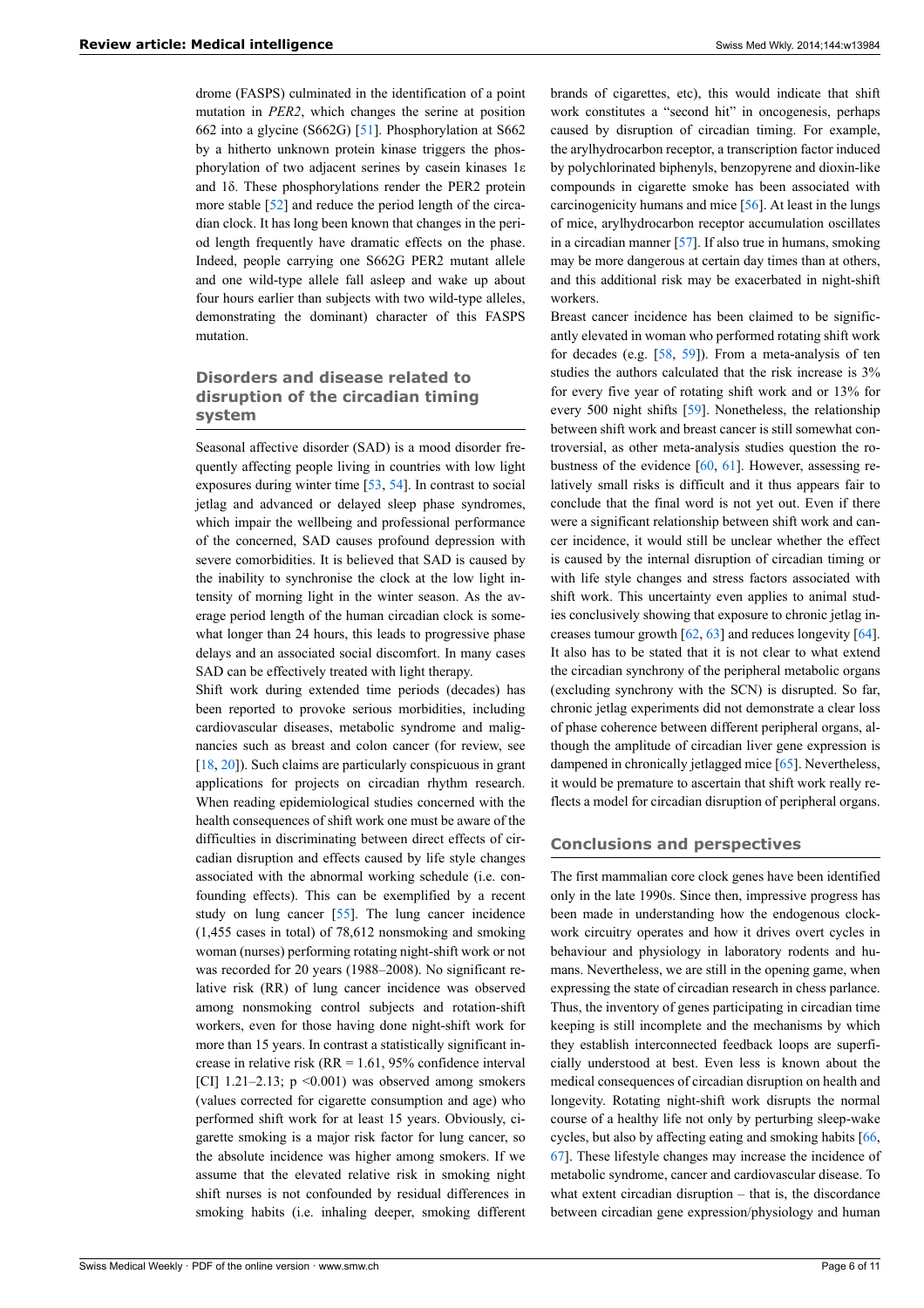<span id="page-6-4"></span><span id="page-6-3"></span>activities ‒ contributes to the insults caused by shift work remains to be determined. In fact, cyanobacteria and plants are still the only organisms for which a lack of resonance between environmental and circadian cycles has been unequivocally demonstrated to reduce fitness dramatically [\[68](#page-7-17), [69\]](#page-7-31).

<span id="page-6-10"></span><span id="page-6-9"></span><span id="page-6-8"></span><span id="page-6-7"></span><span id="page-6-6"></span><span id="page-6-5"></span>We wish to conclude this article on an optimistic note with regard to medical applications. The knowledge on circadian gene expression and physiology holds promises for improving regimens of medical treatments both with regard to drug efficacy and tolerability. Recently, low-dose glucocorticoid chronotherapy has been shown to yield considerably better results in the treatment of rheumatoid arthritis than conventional glucocorticoid administration [\[70](#page-7-32)]. An oral prednisone tablet has been designed to release the drug at 2 a.m., the time of best efficacy. This formulation can be ingested before going to sleep, so that the patient's sleep does not have to be interrupted. Cancer chronotherapy, based on the circadian activity of the xenobiotic detoxification system and on daytime-dependent drug tolerability, has also delivered its first promising results (for review, see [\[71](#page-7-33)]). In a comparison of overall survival of male patients with colorectal cancer there was a clear advantage of applying a chronomodulated regimen of a combination of 5-fluorouracil, leucovorin and oxaliplatin over a conventional infusion of these drugs. Surprisingly, however, no statistically significant overall survival difference between these treatments was observed for the time-adapted treatment of female patients. Clearly more clinical studies are required to assess the virtues of chronotherapeutic regimens in fighting cancer and other diseases. A major problem is that only a few physicians are currently involved in such endeavours. We hope that this article will help to motivate clinicians to take circadian physiology into account when designing new therapeutic regimens.

#### <span id="page-6-18"></span><span id="page-6-17"></span><span id="page-6-16"></span><span id="page-6-15"></span><span id="page-6-14"></span><span id="page-6-13"></span><span id="page-6-12"></span><span id="page-6-11"></span>**Funding / potential competing interests:** Work in the

<span id="page-6-20"></span><span id="page-6-19"></span>laboratory of U.S. was supported by the Swiss National Science Foundation (SNF 31–113565, SNF 31–128656/1 and the NCCR program grant Frontiers in Genetics), the European Research Council (ERC-AdG TimeSignal), the State of Geneva, and the Louis Jeantet Foundation of Medicine. T.B. was supported by a fellowship from the Deutsche Forschungsgesellschaft (DFG-BO3646/1–1).

<span id="page-6-22"></span><span id="page-6-21"></span>*Correspondance: Ueli Schibler, PhD, Department of Molecular Biology, Sciences III, University of Geneva, 30, Quai Ernest Ansermet, 1211 Geneva-4, Switzerland, [ueli.schibler\[at\]unige.ch](mailto:ueli.schibler@unige.ch)*

<span id="page-6-23"></span>*Thomas Bollinger, MD, Department of Molecular Biology, Sciences III, University of Geneva, 30, Quai Ernest Ansermet, 1211 Geneva-4, Switzerland, [thomas.bollinger\[at\]unige.ch](mailto:thomas.bollinger@unige.ch)*

## <span id="page-6-24"></span><span id="page-6-0"></span>**References**

- 1 Dibner C, Schibler U, Albrecht U. The mammalian circadian timing system: organization and coordination of central and peripheral clocks. Annu Rev Physiol. 2010;72:517–49.
- <span id="page-6-25"></span><span id="page-6-1"></span>2 Partch CL, Green CB, Takahashi JS. Molecular architecture of the mammalian circadian clock. Trends Cell Biol. 2014;24(2):90–9.
- <span id="page-6-26"></span><span id="page-6-2"></span>3 Ralph MR, Foster RG, Davis FC, Menaker M. Transplanted suprachiasmatic nucleus determines circadian period. Science. 1990;247(4945):975–8.
- 4 Tosini G, Menaker M. Circadian rhythms in cultured mammalian retina. Science. 1996;272(5260):419–21.
- 5 Balsalobre A, Damiola F, Schibler U. A serum shock induces circadian gene expression in mammalian tissue culture cells. Cell. 1998;93(6):929–37.
- 6 Yamazaki S, Numano R, Abe M, Hida A, Takahashi R, Ueda M, et al. Resetting central and peripheral circadian oscillators in transgenic rats. Science. 2000;288(5466):682-5.
- 7 Bianconi E, Piovesan A, Facchin F, Beraudi A, Casadei R, Frabetti F, et al. An estimation of the number of cells in the human body. Ann Hum Biol. 2013;40(6):463–71.
- 8 Nagoshi E, Saini C, Bauer C, Laroche T, Naef F, Schibler U. Circadian gene expression in individual fibroblasts: cell-autonomous and selfsustained oscillators pass time to daughter cells. Cell. 2004;119(5):693–705.
- 9 Welsh DK, Yoo SH, Liu AC, Takahashi JS, Kay SA. Bioluminescence imaging of individual fibroblasts reveals persistent, independently phased circadian rhythms of clock gene expression. Curr Biol. 2004;14(24):2289–95.
- 10 Dijk DJ, Czeisler CA. Contribution of the circadian pacemaker and the sleep homeostat to sleep propensity, sleep structure, electroencephalographic slow waves, and sleep spindle activity in humans. J Neurosci. 1995;15(5 Pt 1):3526–38.
- 11 Richards J, Gumz ML. Mechanism of the circadian clock in physiology. Am J Physiol Regul Integr Comp Physiol. 2013;304(12):R1053–64.
- 12 Morris CJ, Yang JN, Scheer FA. The impact of the circadian timing system on cardiovascular and metabolic function. Prog Brain Res. 2012;199:337–58.
- 13 Firsov D, Tokonami N, Bonny O. Role of the renal circadian timing system in maintaining water and electrolytes homeostasis. Mol Cell Endocrinol. 2012;349(1):51–5.
- 14 Tsang AH, Barclay JL, Oster H. Interactions between endocrine and circadian systems. J Mol Endocrinol. 2014;52(1):R1–16.
- 15 Asher G, Schibler U. Crosstalk between components of circadian and metabolic cycles in mammals. Cell Metab. 2011;13(2):125–37.
- 16 Scheiermann C, Kunisaki Y, Frenette PS. Circadian control of the immune system. Nat Rev Immunol. 2013;13(3):190–8.
- 17 Refinetti R. The circadian rhythm of body temperature. Front Biosci (Landmark Ed). 2010;15:564–94.
- 18 Buhr ED, Takahashi JS. Molecular components of the Mammalian circadian clock. Handb Exp Pharmacol. 2013(217):3–27.
- 19 Feng D, Liu T, Sun Z, Bugge A, Mullican SE, Alenghat T, et al. A circadian rhythm orchestrated by histone deacetylase 3 controls hepatic lipid metabolism. Science. 2011;331(6022):1315–9.
- 20 Reischl S, Kramer A. Kinases and phosphatases in the mammalian circadian clock. FEBS Lett. 2011;585(10):1393–9.
- 21 O'Neill JS, Reddy AB. The essential role of cAMP/Ca2+ signalling in mammalian circadian timekeeping. Biochem Soc Trans. 2012;40(1):44–50.
- 22 Harmar AJ. An essential role for peptidergic signalling in the control of circadian rhythms in the suprachiasmatic nuclei. J Neuroendocrinol.  $2003:15(4):335-8$
- 23 Richardson GS, Moore-Ede MC, Czeisler CA, Dement WC. Circadian rhythms of sleep and wakefulness in mice: analysis using long-term automated recording of sleep. Am J Physiol. 1985;248(3 Pt 2):R320–30.
- 24 Schmidt TM, Chen SK, Hattar S. Intrinsically photosensitive retinal ganglion cells: many subtypes, diverse functions. Trends Neurosci. 2011;34(11):572–80.
- 25 Chen SK, Badea TC, Hattar S. Photoentrainment and pupillary light reflex are mediated by distinct populations of ipRGCs. Nature. 2011;476(7358):92–5.
- 26 Khalsa SB, Jewett ME, Cajochen C, Czeisler CA. A phase response curve to single bright light pulses in human subjects. J Physiol. 2003;549(Pt 3):945–52.
- 27 Ruger M, et al. Human phase response curve to a single 6.5 h pulse of short-wavelength light. J Physiol. 2013;591(Pt 1):353–63.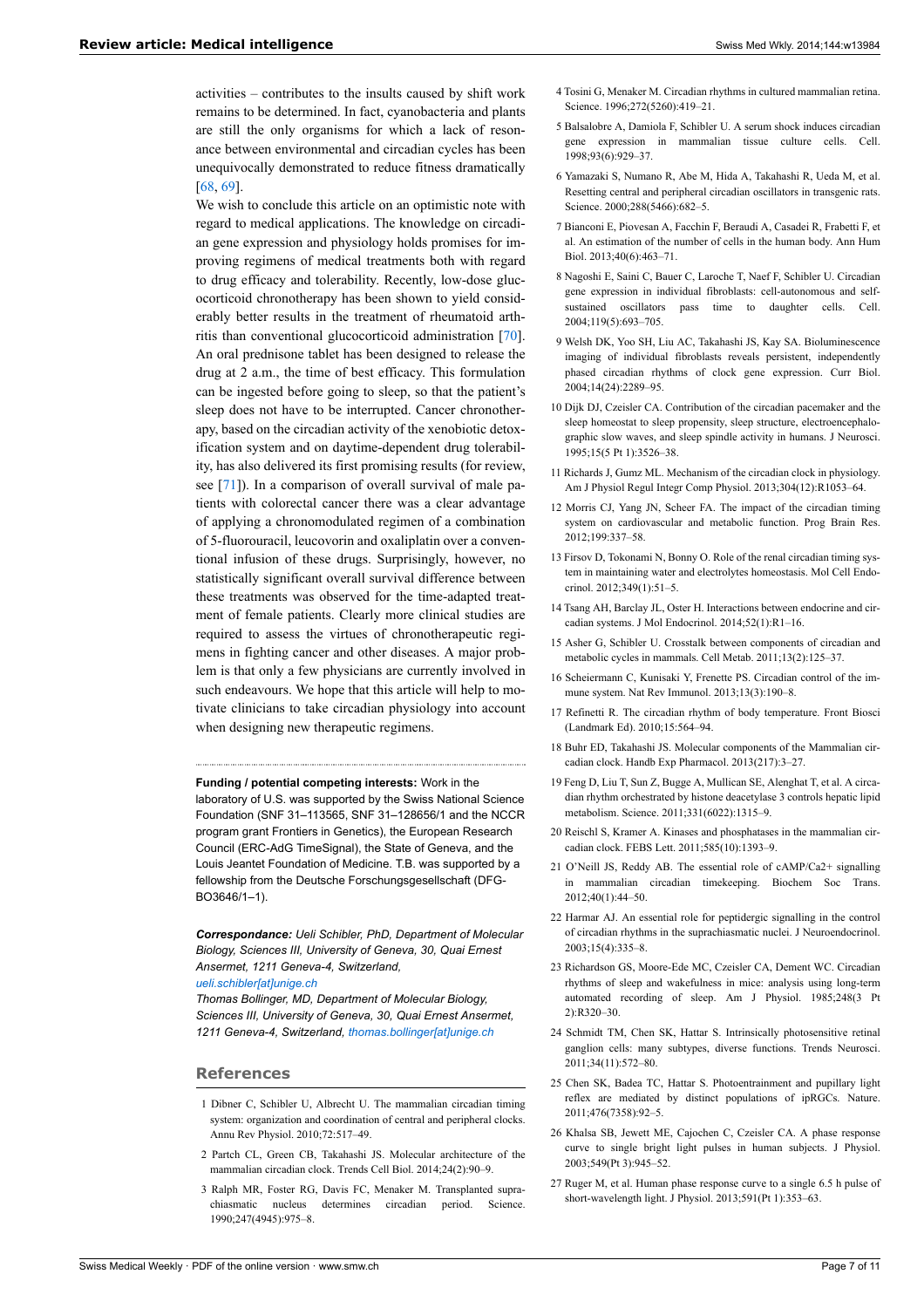- <span id="page-7-0"></span>28 Sujino M, St Hilaire MA, Brainard GC, Khalsa SB, Kronauer RE, Czeisler CA, et al. Suprachiasmatic nucleus grafts restore circadian behavioral rhythms of genetically arrhythmic mice. Curr Biol. 2003;13(8):664–8.
- <span id="page-7-22"></span><span id="page-7-1"></span>29 Silver R, LeSauter J, Tresco PA, Lehman MN. A diffusible coupling signal from the transplanted suprachiasmatic nucleus controlling circadian locomotor rhythms. Nature. 1996;382(6594):810–3.
- <span id="page-7-2"></span>30 Li JD, Hu WP, Zhou QY. The circadian output signals from the suprachiasmatic nuclei. Prog Brain Res. 2012;199:119–27.
- <span id="page-7-23"></span><span id="page-7-3"></span>31 Damiola F, Le Minh N, Preitner N, Kornmann B, Fleury-Olela F, Schibler U. Restricted feeding uncouples circadian oscillators in peripheral tissues from the central pacemaker in the suprachiasmatic nucleus. Genes Dev. 2000;14(23):2950–2961.
- <span id="page-7-24"></span><span id="page-7-4"></span>32 Stokkan KA, Yamazaki S, Tei H, Sakaki Y, Menaker M. Entrainment of the circadian clock in the liver by feeding. Science. 2001;291(5503):490–3.
- <span id="page-7-5"></span>33 Kornmann B, Schaad O, Bujard H, Takahashi JS, Schibler U. Systemdriven and oscillator-dependent circadian transcription in mice with a conditionally active liver clock. PLoS Biol. 2007;5(2): p. e34.
- <span id="page-7-25"></span><span id="page-7-6"></span>34 Brown SA, Zumbrunn G, Fleury-Olela F, Preitner N, Schibler U. Rhythms of mammalian body temperature can sustain peripheral circadian clocks. Curr Biol. 2002;12(18):1574–83.
- <span id="page-7-26"></span>35 Buhr ED, Yoo SH, Takahashi JS. Temperature as a universal resetting cue for mammalian circadian oscillators. Science. 2010;330(6002):379–85.
- <span id="page-7-27"></span>36 Morf J, Rey G, Schneider K, Stratmann M, Fujita J, Naef F, et al. Coldinducible RNA-binding protein modulates circadian gene expression posttranscriptionally. Science. 2012;338(6105):379–83.
- <span id="page-7-7"></span>37 Saini C, Morf J, Stratmann M, Gos P, Schibler U. Simulated body temperature rhythms reveal the phase-shifting behavior and plasticity of mammalian circadian oscillators. Genes Dev. 2012;26(6):567–80.
- <span id="page-7-8"></span>38 Le Minh N, Damiola F, Tronche F, Schütz G, Schibler U. Glucocorticoid hormones inhibit food-induced phase-shifting of peripheral circadian oscillators. Embo J. 2001;20(24):7128–7136.
- <span id="page-7-9"></span>39 Reddy AB, Maywood ES, Karp NA, King VM, Inoue Y, et al. Glucocorticoid signaling synchronizes the liver circadian transcriptome. Hepatology. 2007;45(6):1478–88.
- <span id="page-7-28"></span><span id="page-7-10"></span>40 Gerber A, Esnault C, Aubert G, Treisman R, Pralong F, Schibler U. Blood-Borne Circadian Signal Stimulates Daily Oscillations in Actin Dynamics and SRF Activity. Cell. 2013;152(3):492–503.
- <span id="page-7-29"></span><span id="page-7-11"></span>41 Aschoff J, Wever R. Human circadian rhythms: a multioscillatory system. Fed Proc. 1976;35(12):236–32.
- <span id="page-7-12"></span>42 Daan S, Beersma DG, Borbely AA. Timing of human sleep: recovery process gated by a circadian pacemaker. Am J Physiol. 1984;246(2 Pt 2):R161–83.
- <span id="page-7-13"></span>43 Mirmiran M, Lunshof S. Perinatal development of human circadian rhythms. Prog Brain Res. 1996;111:217–26.
- <span id="page-7-30"></span><span id="page-7-16"></span>44 Mirmiran M, Ariagno RL. Influence of light in the NICU on the development of circadian rhythms in preterm infants. Semin Perinatol. 2000;24(4):247–57.
- <span id="page-7-17"></span>45 Mirmiran M, Maas YG, Ariagno RL. Development of fetal and neonatal sleep and circadian rhythms. Sleep Med Rev. 2003;7(4):321–34.
- <span id="page-7-31"></span><span id="page-7-18"></span>46 Hofman MA, Swaab DF. Living by the clock: the circadian pacemaker in older people. Ageing Res Rev. 2006;5(1):33–51.
- <span id="page-7-32"></span><span id="page-7-19"></span>47 Zhou JN, Liu RY, van Heerikhuize J, Hofman MA, Swaab DF. Alterations in the circadian rhythm of salivary melatonin begin during middle-age. J Pineal Res. 2003;34(1):11–6.
- <span id="page-7-20"></span>48 Karasek M. Melatonin, human aging, and age-related diseases. Exp Gerontol. 2004;39(11–12):1723–9.
- <span id="page-7-33"></span><span id="page-7-15"></span>49 Roenneberg T, Kuehnle T, Juda M, Kantermann T, Allebrandt K, Gordijn M, et al. Epidemiology of the human circadian clock. Sleep Med Rev. 2007;11(6):429–38.
- <span id="page-7-21"></span><span id="page-7-14"></span>50 Roenneberg T, Allebrandt KV, Merrow M, Vetter C. Social jetlag and obesity. Curr Biol. 2012;22(10):939–43.
- 51 Toh KL, Jones CR, He Y, Eide EJ, Hinz WA, Virshup DM, et al. An hPer2 phosphorylation site mutation in familial advanced sleep phase syndrome. Science. 2001;291(5506):1040–3.
- 52 Shanware NP, Hutchinson JA, Kim SH, Zhan L, Bowler MJ, Tibbetts RS. Casein kinase 1–dependent phosphorylation of familial advanced sleep phase syndrome-associated residues controls PERIOD 2 stability. J Biol Chem. 2011;286(14):12766–74.
- 53 Kurlansik SL, Ibay AD. Seasonal affective disorder. Am Fam Physician. 2012;86(11):1037–41.
- 54 Levitan RD. The chronobiology and neurobiology of winter seasonal affective disorder. Dialogues Clin Neurosci. 2007;9(3):315–24.
- 55 Schernhammer ES, Feskanich D, Liang G, Han J. Rotating night-shift work and lung cancer risk among female nurses in the United States. Am J Epidemiol. 2013;178(9):1434–41.
- 56 Portal-Nunez S, Shankavaram UT, Rao M, Datrice N, Atay S, Aparicio M, et al. Aryl hydrocarbon receptor-induced adrenomedullin mediates cigarette smoke carcinogenicity in humans and mice. Cancer Res. 2012;72(22) 5790–800.
- 57 Tanimura N, Kusunose N, Matsunaga N, Koyanagi S, Ohdo S. Aryl hydrocarbon receptor-mediated Cyp1a1 expression is modulated in a CLOCK-dependent circadian manner. Toxicology. 2011;290(2–3):203–7.
- 58 Grundy A, Richardson H, Burstyn I, Lohrisch C, SenGupta SK, Lai AS, et al. Increased risk of breast cancer associated with long-term shift work in Canada. Occup Environ Med. 2013;70(12):831–8.
- 59 Wang F, Yeung KL, Chan WC, Kwok CC, Leung SL, et al. A metaanalysis on dose-response relationship between night shift work and the risk of breast cancer. Ann Oncol. 2013;24(11):2724–32.
- 60 Ijaz S, Verbeek J, Seidler A, Lindbohm ML, Ojajärvi A, Orsini N, et al. Night-shift work and breast cancer – a systematic review and meta-analysis. Scand J Work Environ Health. 2013;39(5):431–47.
- 61 Kamdar BB, Tergas AI, Mateen FJ, Bhayani NH, Oh J. Night-shift work and risk of breast cancer: a systematic review and meta-analysis. Breast Cancer Res Treat. 2013;138(1):291–301.
- 62 Filipski E, Li XM, Levi F. Disruption of circadian coordination and malignant growth. Cancer Causes Control. 2006;17(4):509–14.
- 63 Li XM, Delaunay F, Dulong S, Claustrat B, Zampera S, Fujii Y, et al. Cancer inhibition through circadian reprogramming of tumor transcriptome with meal timing. Cancer Res. 2010;70(8):3351–60.
- 64 Davidson AJ, Sellix MT, Daniel J, Yamazaki S, Menaker M, Block GD. Chronic jet-lag increases mortality in aged mice. Curr Biol. 2006;16(21):R914–6.
- 65 Filipski E, Innominato PF, Wu M, Li XM, Iacobelli S, Xian LJ, et al. Effects of light and food schedules on liver and tumor molecular clocks in mice. J Natl Cancer Inst. 2005;97(7):507–17.
- 66 Amani R, Gill T. Shiftworking, nutrition and obesity: implications for workforce health- a systematic review. Asia Pac J Clin Nutr. 2013;22(4):505–15.
- 67 Knutsson A, Boggild H. Shiftwork and cardiovascular disease: review of disease mechanisms. Rev Environ Health. 2000;15(4):359–72.
- 68 Dodd AN, Salathia N, Hall A, Kévei E, Tóth R, Nagy F, et al. Plant circadian clocks increase photosynthesis, growth, survival, and competitive advantage. Science. 2005;309(5734):630–3.
- 69 Johnson CH, Mori T, Xu Y. A cyanobacterial circadian clockwork. Curr Biol. 2008;18(17):R816–R825.
- 70 Buttgereit F, Mehta D, Kirwan J, Szechinski J, Boers M, Alten RE, et al. Low-dose prednisone chronotherapy for rheumatoid arthritis: a randomised clinical trial (CAPRA-2). Ann Rheum Dis. 2013;72(2):204–10.
- 71 Ortiz-Tudela E, Mteyrek A, Ballesta A, Innominato PF, Lévi F. Cancer chronotherapeutics: experimental, theoretical, and clinical aspects. Handb Exp Pharmacol. 2013;(217):261–88.
- 72 Borbely AA, Achermann P. Sleep homeostasis and models of sleep regulation. J Biol Rhythms. 1999;14(6):557–68.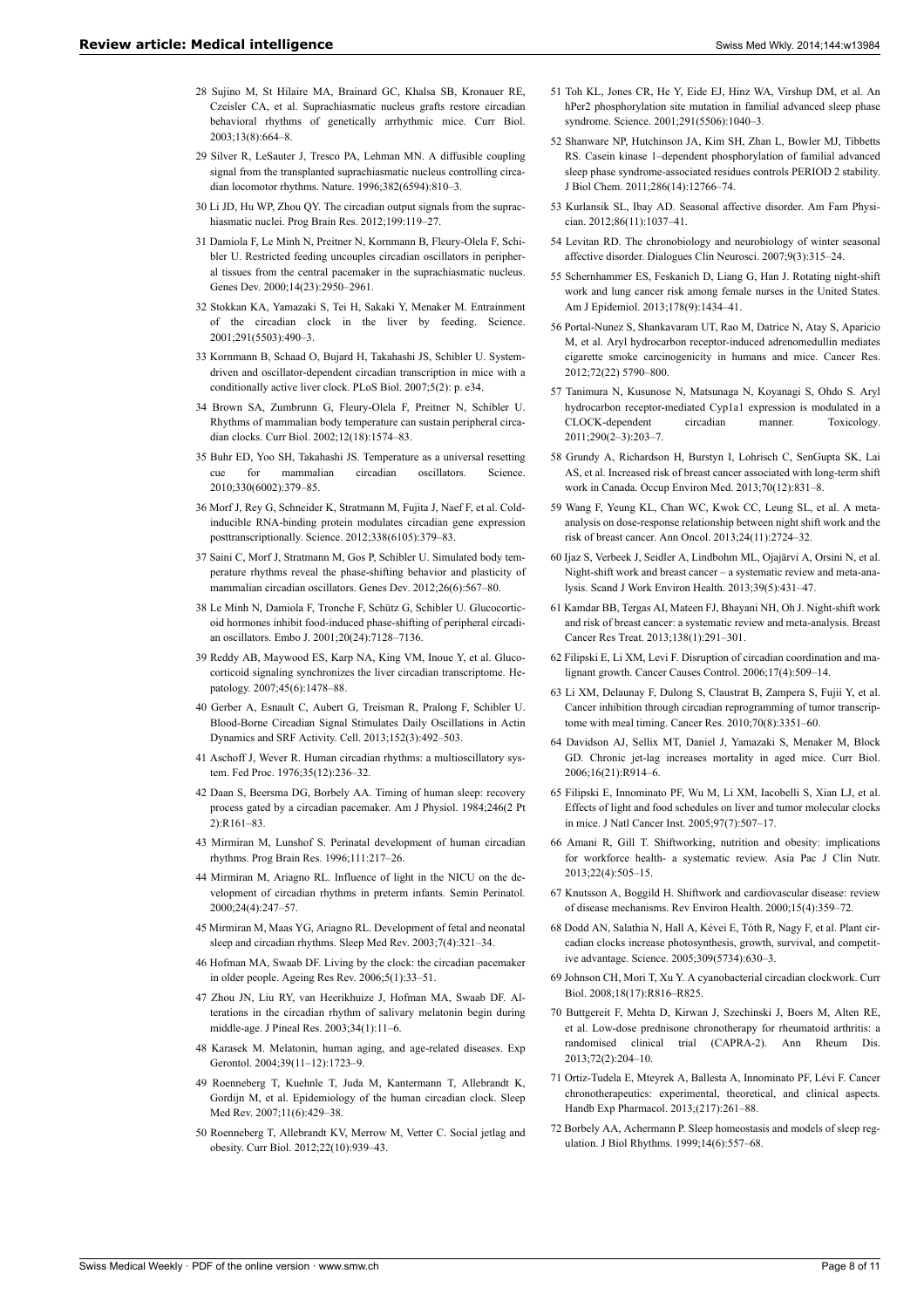**Figures (large format)**



#### **Figure 1**

Simplified molecular model of the mammalian circadian oscillator.

The two transcription factors CLOCK (C) (or its closely related paralog NPAS2) and BMAL1 (B) lie at the centre of the two coupled feedback loops in clock gene expression. CLOCK and BMAL1 recruit the coactivator proteins CBP/p300 and a few other polypeptides (shown in grey) and thereby activate the transcription of their target genes in the first feedback loop (*Per1*, *Per2*, *Cry1*, *Cry2*) and in the second (accessory) feedback loop (*Rev-erbα*, *Rev-erbβ*). Together with a large number of additional polypeptides (shown in grey) PER1, PER2, CRY1, and CRY2 assemble into large protein complexes. Once these repressor complexes have reached a threshold concentration and/or activity, they annul the transactivation activity of CLOCK and BMAL1. Under these conditions, the messenger PER and CRY mRNAs and proteins are no longer made, and the repressor complexes diminish until they no longer inhibit the activity of CLOCK and BMAL1. As a consequence, a new 24-hour PER and CRY production cycle can ensue. In a second feedback loop CLOCK and BMAL1 activate and PER/CRY complexes repress the transcription of the genes encoding the two repressors REV-ERBα and REV-ERVβ (REV). The circadian expression of REVs results in the rhythmic repression of the *Clock* and *Bmal1* genes. When REV concentrations are low, ROR transcription factors bind to RORE elements within promoter and enhancer regions of these two genes and activate transcription by recruiting protein complexes containing the coactivator PGC1. When REV concentrations are high, REV competes with RORs for the binding to RORE elements and recruits protein complexes containing the corepressor NCoR and the histone deacetylase HDAC3.

*Per1* and *Per2* genes not only serve as core clock components, but also as immediate early genes. Their expression can be stimulated by immediate early transcription factors whose activity is controlled by systemic cues, such as hormones, second messengers, temperature, and neurotransmitters. These immediate early transcription factors include cyclic AMP responsive element (CRE) binding protein (CREB), heat shock transcription factor 1 (HSF) binding to heat shock elements (HSE), serum response factor (SRF) binding to serum response elements (SRE), and glucocorticoid receptor (GR) binding to glucocorticoid responsive elements (GRE). The modulation of *Per1* and *Per2* expression by these signal sensing transcription factors plays an important role in the synchronisation of circadian clocks.

Arrows and bars at the end of connecting lines indicate activation and repression, respectively of transcription.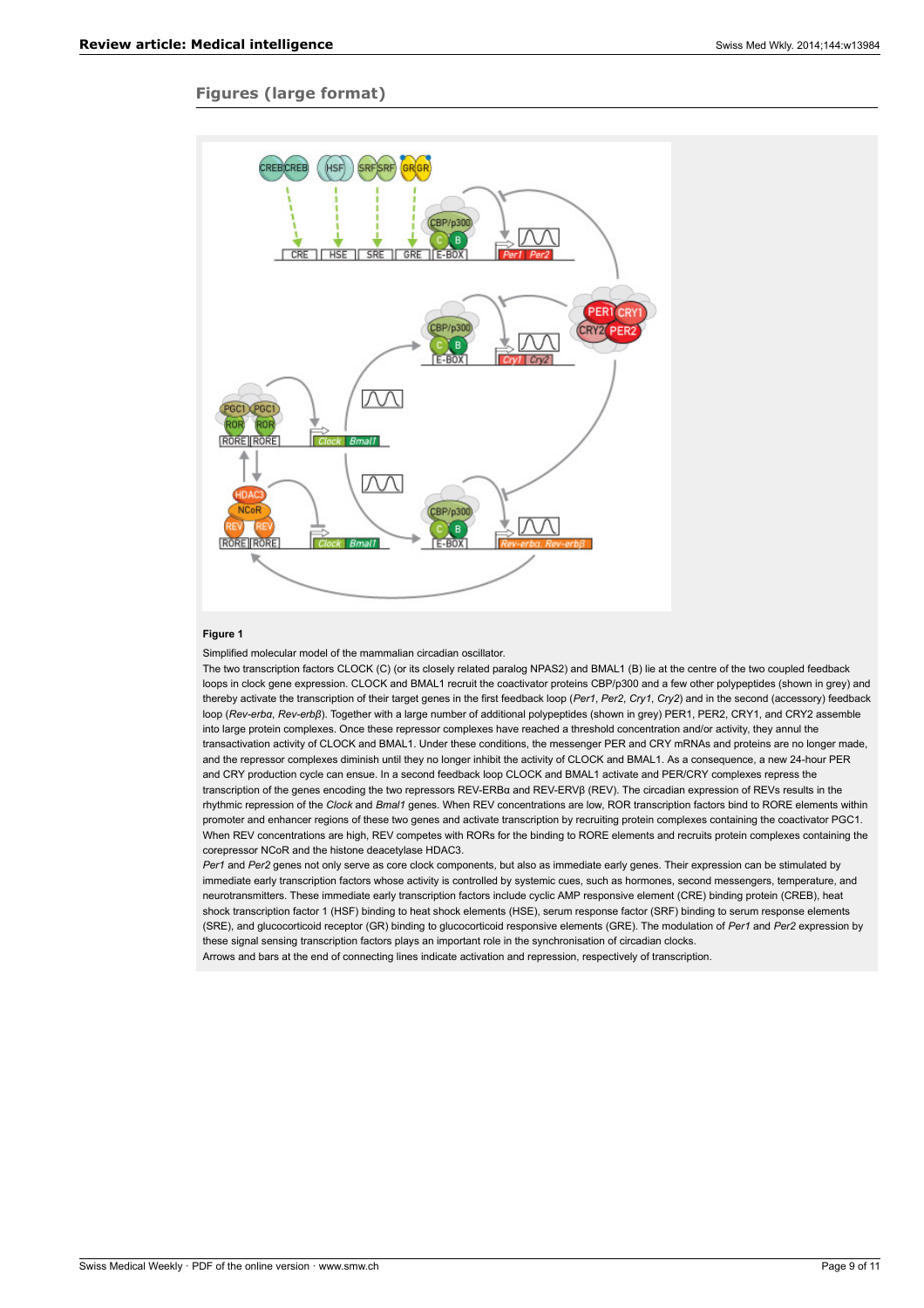

#### **Figure 2**

Molecular architecture of the mammalian circadian timing system.

Virtually all of our 3.5x10<sup>13</sup> cells contain a circadian oscillator with the molecular makeup depicted in figure 1. The suprachiasmatic nucleus (SCN) harbours the central clock, which is responsible for all overt rhythms in behaviour and physiology. It is composed of two tiny agglomerates of neurones, whose oscillators are coupled through synaptic and paracrine signalling mechanisms (represented as red lines connecting the clock neurones). The phase of the SCN is adjusted to geophysical time every day by light signals perceived in the retina. The clocks in peripheral cell types are synchronised by the SCN through a variety of systemic signals, including metabolites (e.g. nicotinamide adenine dinucleotides), hormones (e.g. cortisol), cytokines (e.g. transforming growth factor-β), body temperature, and neuronal signals from the peripheral nervous system. In the liver, the phases of oscillators remain coupled even in the absence of systemic signals from the SCN.